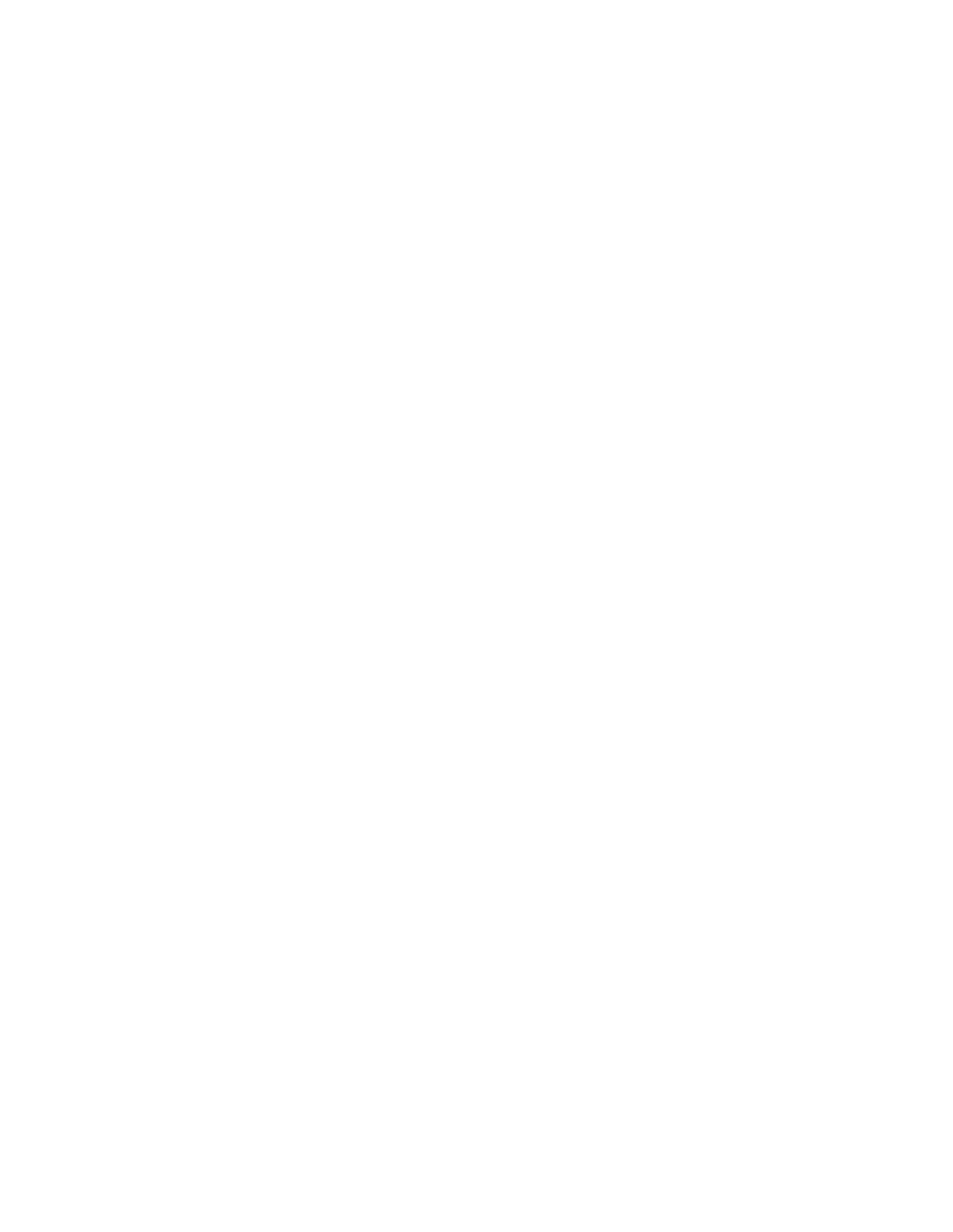#### **CURRENCY EQUIVALENTS**

(as of 17 January 2018)

| Currency unit | -   | somoni (TJS) |
|---------------|-----|--------------|
| TJS 1.00      | $=$ | \$0.113329   |
| \$1.00        | $=$ | TJS 8.8823   |

#### **ABBREVIATIONS**

| <b>ADB</b>   | Asian Development Bank                   |
|--------------|------------------------------------------|
| <b>BCC</b>   | behavior change communication            |
| <b>MCH</b>   | maternal and child health                |
| <b>MoHSP</b> | Ministry of Health and Social Protection |
| <b>PHC</b>   | primary health care                      |
| <b>SDG</b>   | sustainable development goals            |
| <b>TRTA</b>  | transaction technical assistance         |
|              |                                          |

#### **NOTE**

In this report, "\$" refers to US dollars.

| <b>Vice-President</b>   | Wencai Zhang, Operations 1                                           |
|-------------------------|----------------------------------------------------------------------|
| <b>Director General</b> | Sean O'Sullivan, Central and West Asia Department (CWRD)             |
| <b>Director</b>         | Rie Hiraoka, Social Sector Division, CWRD                            |
|                         |                                                                      |
| <b>Team leader</b>      | Rouselle Lavado, Health Specialist, CWRD                             |
| <b>Team members</b>     | Ana Paula Araujo, Environment Specialist, CWRD                       |
|                         | Madeline Dizon, Associate Project Analyst, CWRD                      |
|                         | Firuza Dodomirzoeva, Project Assistant, CWRD                         |
|                         | Andrea Godon, Health Specialist, CWRD                                |
|                         | Eiko Izawa, Unit Head, Project Administration, CWRD                  |
|                         | Wendy Montealto, Operations Assistant, CWRD                          |
|                         | Mary Alice Rosero, Social Development Specialist (Gender and         |
|                         | Development), CWRD                                                   |
|                         | Yukihiro Shibuya, Social Development Specialist (Safeguards), CWRD   |
| Peer reviewer           | Eduardo Banzon, Principal Health Specialist, Sustainable Development |
|                         | and Climate Change Department                                        |

In preparing any country program or strategy, financing any project, or by making any designation of or reference to a territory or geographic area in this document, the Asian Development Bank does not intend to make any judgments as to the legal or other status of any territory or area.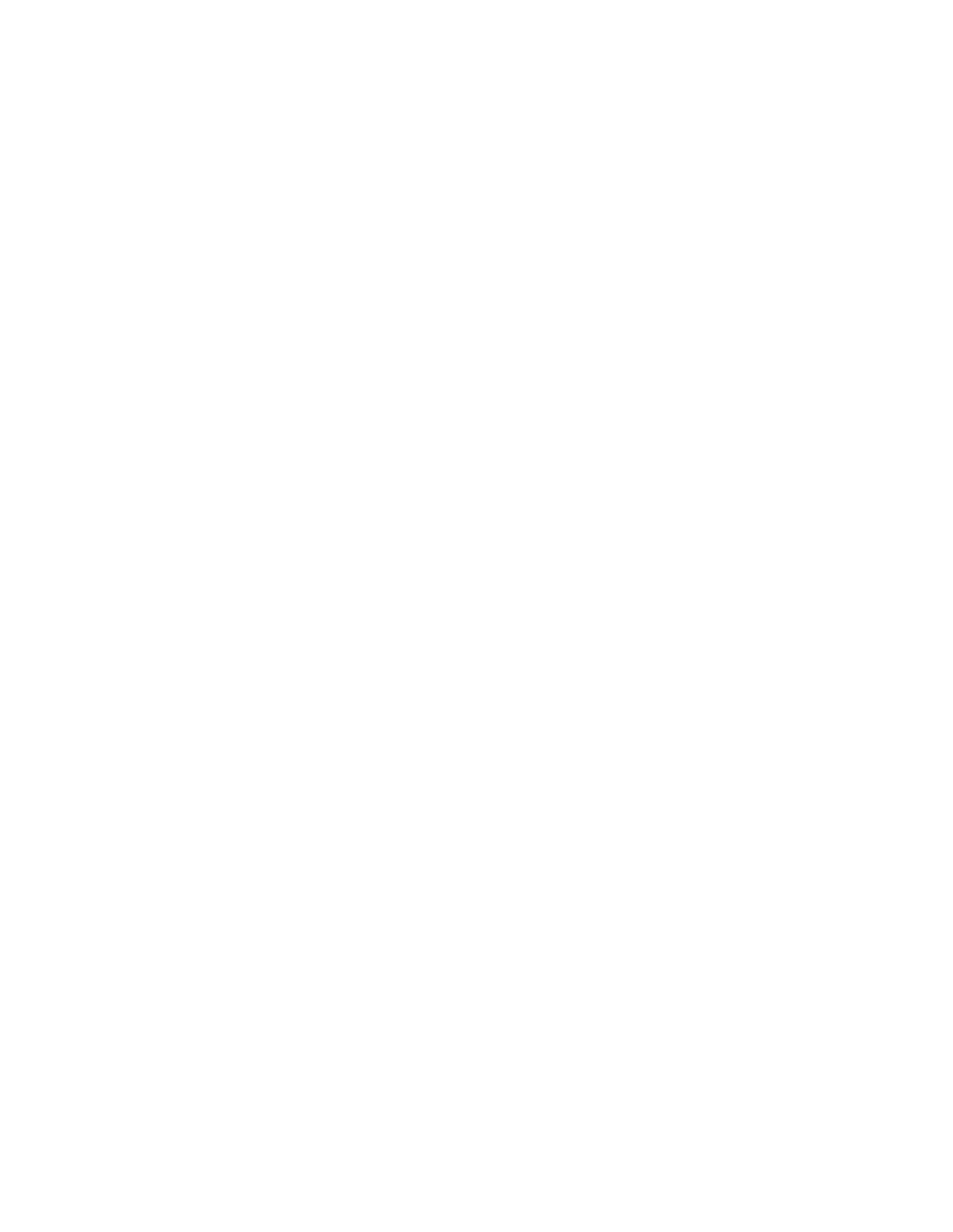# **CONTENTS**

|     |                                              | Page |  |
|-----|----------------------------------------------|------|--|
|     | TRANSACTION TECHNICAL ASSISTANCE AT A GLANCE |      |  |
| I.  | THE ENSUING PROJECT                          |      |  |
| ΙΙ. | THE TECHNICAL ASSISTANCE                     | 1    |  |
|     | Justification<br>А.                          | 1    |  |
|     | В.<br><b>Outputs and Activities</b>          | 1    |  |
|     | C.<br>Cost and Financing                     | 2    |  |
|     | <b>Implementation Arrangements</b><br>D.     | 2    |  |
|     | <b>APPENDIXES</b>                            |      |  |
| 1.  | Cost of Estimates and Financing Plan         |      |  |
| 2.  | <b>List of Linked Documents</b>              | 5    |  |
|     |                                              |      |  |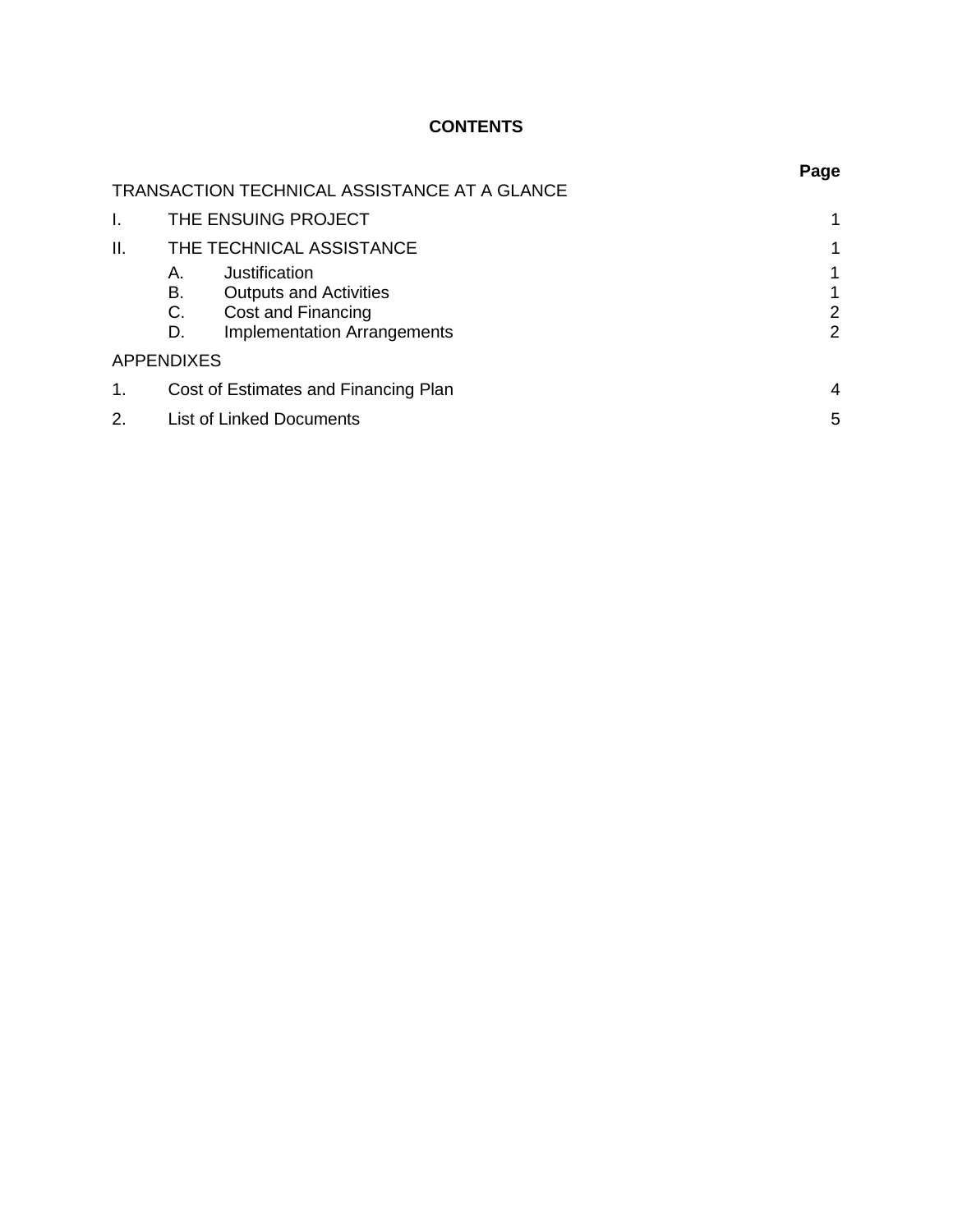**Project Classification Information Status: Complete** 

| 1. | <b>Basic Data</b>                                                                              |                                                                                       |                            |                                        | Project Number: 51010-001                   |             |
|----|------------------------------------------------------------------------------------------------|---------------------------------------------------------------------------------------|----------------------------|----------------------------------------|---------------------------------------------|-------------|
|    | <b>Project Name</b>                                                                            | Inclusive Health Project                                                              | <b>Department/Division</b> |                                        | <b>CWRD/CWSS</b>                            |             |
|    | <b>Nature of Activity</b>                                                                      | <b>Project Preparation</b>                                                            | <b>Executing Agency</b>    |                                        | Ministry of Health and Social<br>Protection |             |
|    | <b>Modality</b>                                                                                | Regular                                                                               |                            |                                        |                                             |             |
|    | Country                                                                                        | Tajikistan                                                                            |                            |                                        |                                             |             |
|    | 2. Sector                                                                                      | Subsector(s)                                                                          |                            |                                        | ADB Financing (\$ million)                  |             |
|    | Health                                                                                         | Health sector development and reform                                                  |                            |                                        |                                             | 0.70        |
|    |                                                                                                |                                                                                       |                            |                                        | Total                                       | 0.70        |
|    | 3. Strategic Agenda                                                                            | Subcomponents                                                                         |                            | <b>Climate Change Information</b>      |                                             |             |
|    | Inclusive economic<br>growth (IEG)                                                             | Pillar 2: Access to economic<br>opportunities, including jobs, made<br>more inclusive |                            | Climate Change impact on the Project   |                                             | Low         |
|    | 4. Drivers of Change                                                                           | Components                                                                            |                            | <b>Gender Equity and Mainstreaming</b> |                                             |             |
|    | Private sector<br>development (PSD)                                                            | Conducive policy and institutional<br>environment                                     | Gender equity (GEN)        |                                        |                                             | ℐ           |
|    | 5. Poverty and SDG Targeting                                                                   |                                                                                       | <b>Location Impact</b>     |                                        |                                             |             |
|    | Geographic Targeting<br><b>Household Targeting</b><br><b>SDG Targeting</b><br><b>SDG Goals</b> | Yes<br>No<br>Yes<br>SDG3                                                              | Rural                      |                                        |                                             | <b>High</b> |
|    | 6. Risk Categorization                                                                         | Low                                                                                   |                            |                                        |                                             |             |
| 7. | <b>Safeguard Categorization</b>                                                                | Safequard Policy Statement does not apply                                             |                            |                                        |                                             |             |
|    | 8. Financing                                                                                   |                                                                                       |                            |                                        |                                             |             |
|    | <b>Modality and Sources</b>                                                                    |                                                                                       |                            |                                        | Amount (\$ million)                         |             |
|    | <b>ADB</b>                                                                                     |                                                                                       |                            |                                        |                                             | 0.70        |
|    |                                                                                                | Transaction technical assistance: Technical Assistance Special Fund                   |                            |                                        |                                             | 0.70        |
|    | Cofinancing                                                                                    |                                                                                       |                            |                                        |                                             | 0.00        |
|    | None                                                                                           |                                                                                       |                            |                                        |                                             | 0.00        |
|    | Counterpart                                                                                    |                                                                                       |                            |                                        |                                             | 0.00        |
|    | None                                                                                           |                                                                                       |                            |                                        |                                             | 0.00        |
|    | Total                                                                                          |                                                                                       |                            |                                        |                                             | 0.70        |
|    |                                                                                                |                                                                                       |                            |                                        |                                             |             |

#### TRANSACTION TECHNICAL ASSISTANCE AT A GLANCE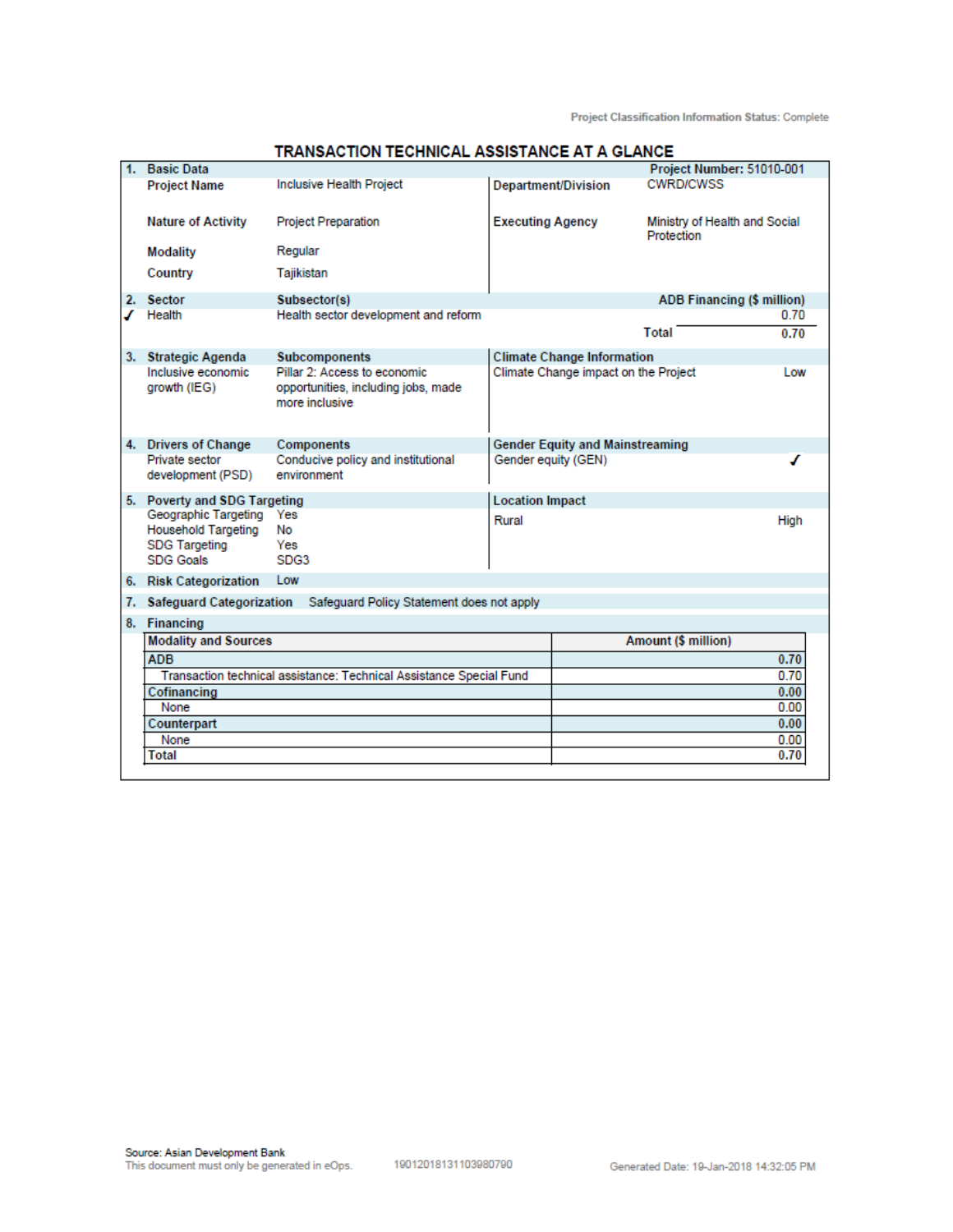## **I. THE ENSUING PROJECT**

1. Tajikistan is committed to the attainment of Sustainable Development Goals (SDG). Better healthcare system is a priority as reflected in the National Development Strategy 2030. Tajikistan is behind in its attainment of key SDG indicators in neonatal mortality and infant mortality. SDG targets for neonatal mortality and infant mortality is 12 and 25, respectively. Most recent estimates for Tajikistan is 21 neonatal deaths per 1000 live births and 45 infant deaths per 1,000 live births.

2. Asian Development Bank (ADB) will help improve integrated maternal and child health (MCH) care delivery at both primary and secondary health care levels in disadvantaged districts Through a project grant, which is estimated to cost \$35 million, \$32 million which ADB will be financed from Asian Development Fund<sup>1</sup> While many developing partners have spent considerable effort in helping the government improve primary health care (PHC) facilities through rehabilitation, provision of equipment, and capitation and performance-based financing pilots, integrating and rationalizing care on both PHC and hospital sectors to improve MCH services delivery holistically and improve it sustainably has not been done before. The proposed project will have three outputs, as follows: (i) primary and secondary healthcare services strengthened; (ii) referral systems in project districts improved; and (iii) knowledge on maternal and child health improved. These solutions will be result in the following outcome: integrated maternal and child health services expanded. The project will be aligned with the following impact: health status and well-being of mothers and children in selected districts improved.<sup>2</sup>

# **II. THE TECHNICAL ASSISTANCE**

### **A. Justification**

3. The transaction technical assistance (TRTA) is justified given the wide-ranging nature of the activities being supported by Inclusive Health Project, the innovative nature of key aspects of the project, and the specialist nature of skills required in areas such as health facility master planning, functional design of facilities, MCH referral systems, output-based payment systems in health, and behavior change communication (BCC). The TRTA will provide technical inputs and assessments to assist the government and ADB to develop a project that is aligned with the Tajikistan Country Partnership Strategy 2016–2020 and SDGs.<sup>3</sup>

### **B. Outputs and Activities**

4. The TRTA has three outputs:

i. **Output 1. Detailed project design developed and costed.** This output will develop the technical design parameters and detailed costings for the three project outputs, including: (i) identification of project districts and facilities that will be renovated; (ii) development of all project design parameters, including functional and architectural design, updated master plan, MCH referral systems, output-based payment systems in health, and BCC; (iii) preparation of detailed costings for all project components, including civil works, consultancy, capacity building and project implementation; (iv) preparation of project design and monitoring framework, including specification of performance indicators and project activities; (v) identification of capacity building for institutionalizing

 <sup>1</sup> Asian Development Bank. 2017. *Tajikistan: Country Operations Business Plan 2018−2020*.

<sup>2</sup> Sustainable Development Goals 3.

<sup>3</sup> Asian Development Bank. 2016. *Tajikistan: Country Partnership Strategy 2016−2020.*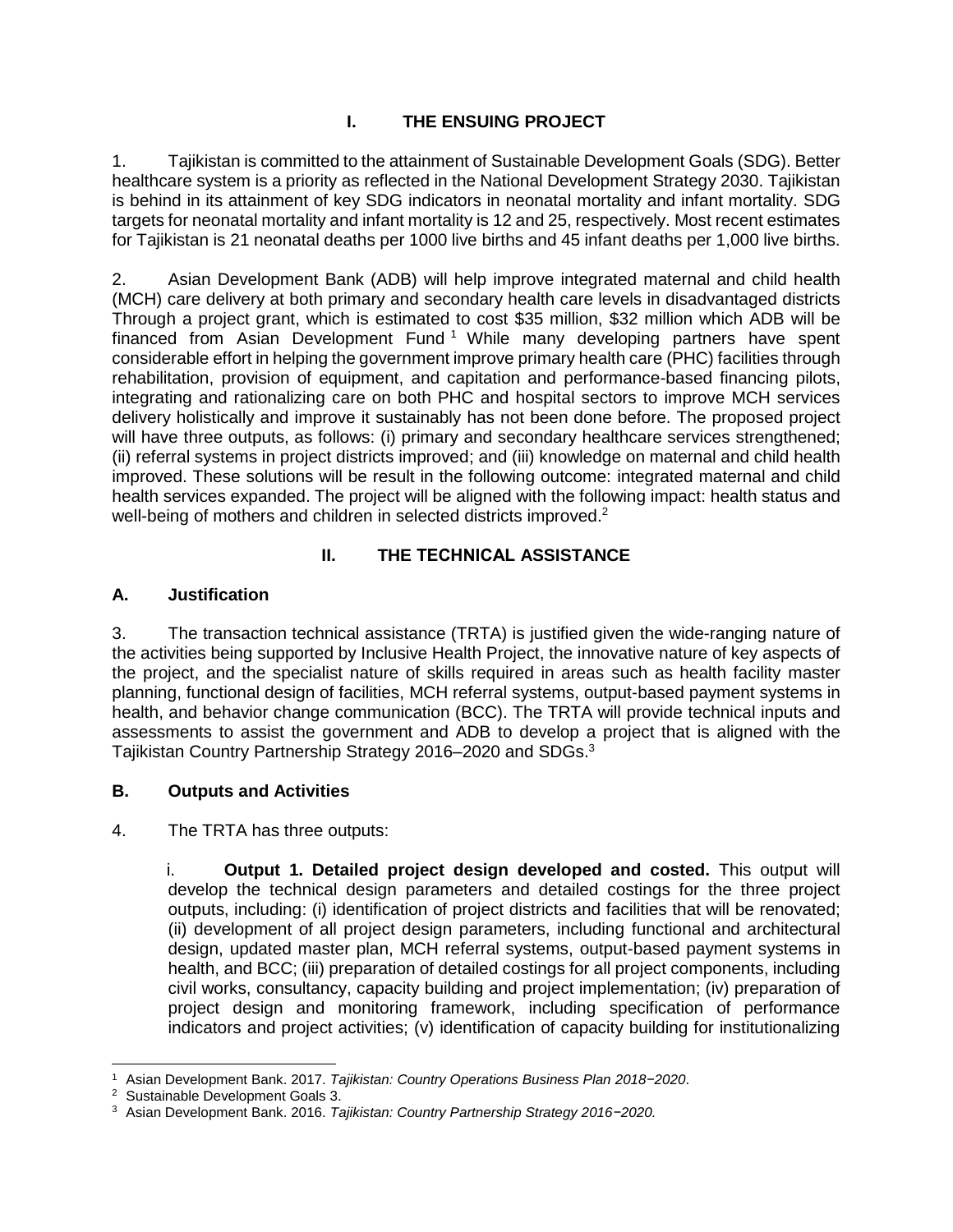continuous quality improvement mechanisms and referral systems; (vi) review and updating designs for health facilities under the project; (vii) development of the project procurement plan; and (viii) specification of project implementation plan.

ii. **Output 2. Project due diligence undertaken.** This output will support project due diligence, including: (i) health sector assessment, (ii) environmental assessment, (iii) economic and financial analysis, (iv) gender, poverty and social analysis, (v) financial management assessment of the executing and implementing agencies, (vi) procurement capacity assessment of the executing and implementing agencies; and (vii) risk assessment and management plan.

iii. **Output 3. Project processing and implementation startup facilitated.** This will include (i) assisting in the preparation of all documents required for project processing, including linked documents and project administration manual, (ii) preparation of bidding documents for procurement of goods and works contracts and RFP(s) for recruitment of project implementation support consultants, and (iii) project implementation startup support.

#### **C. Cost and Financing**

5. The TA is estimated to cost \$0.707 million, of which \$0.70 million will be financed on a grant basis by ADB's Technical Assistance Special Fund (TASF 6). The government will provide counterpart support in the form of counterpart staff, data collection, office accommodation, appliances, furniture, and utilities and other in-kind contributions. The key expenditure items are listed in Appendix 1. The government was informed that approval of the TRTA does not commit ADB to finance any ensuing project.

#### **D. Implementation Arrangements**

6. ADB will administer the TRTA. The Ministry of Health and Social Protection (MoHSP) will be the executing agency. The Social Sector Division of the Central and West Asia Department will coordinate project preparation with the MoHSP. The TRTA will be implemented from February 2018 to May 2019 and will be coordinated with other development partners. Disbursements will be made in accordance with ADB's Technical Assistance Disbursement Handbook (May 2010, as amended from time to time). Implementation arrangements are in Table 1.

| Aspects                          | Arrangements                                                                                                                                         |                                  |           |
|----------------------------------|------------------------------------------------------------------------------------------------------------------------------------------------------|----------------------------------|-----------|
| Indicative implementation period | February 2018-May 2019                                                                                                                               |                                  |           |
| Executing agency                 | <b>MoHSP</b>                                                                                                                                         |                                  |           |
| Implementing agencies            | The Social Sector Division of the Central and West Asia Department will                                                                              |                                  |           |
|                                  | coordinate project preparation with the reform support unit of MoHSP                                                                                 |                                  |           |
| Consultants                      | To be selected and engaged by the ADB                                                                                                                |                                  |           |
|                                  | Individual                                                                                                                                           | 3 person-months                  | \$106.200 |
|                                  | consultant selection                                                                                                                                 | 6 person-months national         |           |
|                                  | QCBS 90:10                                                                                                                                           | 18.5 person-months international | \$428,000 |
|                                  |                                                                                                                                                      | 15 person-months national        |           |
| Procurement                      | To be procured by consultants                                                                                                                        |                                  |           |
|                                  | Shopping                                                                                                                                             | contract                         | \$7.700   |
| None<br>Advance contracting and  |                                                                                                                                                      |                                  |           |
| retroactive financing            |                                                                                                                                                      |                                  |           |
| <b>Disbursement</b>              | Technical assistance resources will be disbursed following ADB's Technical<br>Assistance Disbursement Handbook (2010, as amended from time to time). |                                  |           |

#### **Table 1: Implementation Arrangements**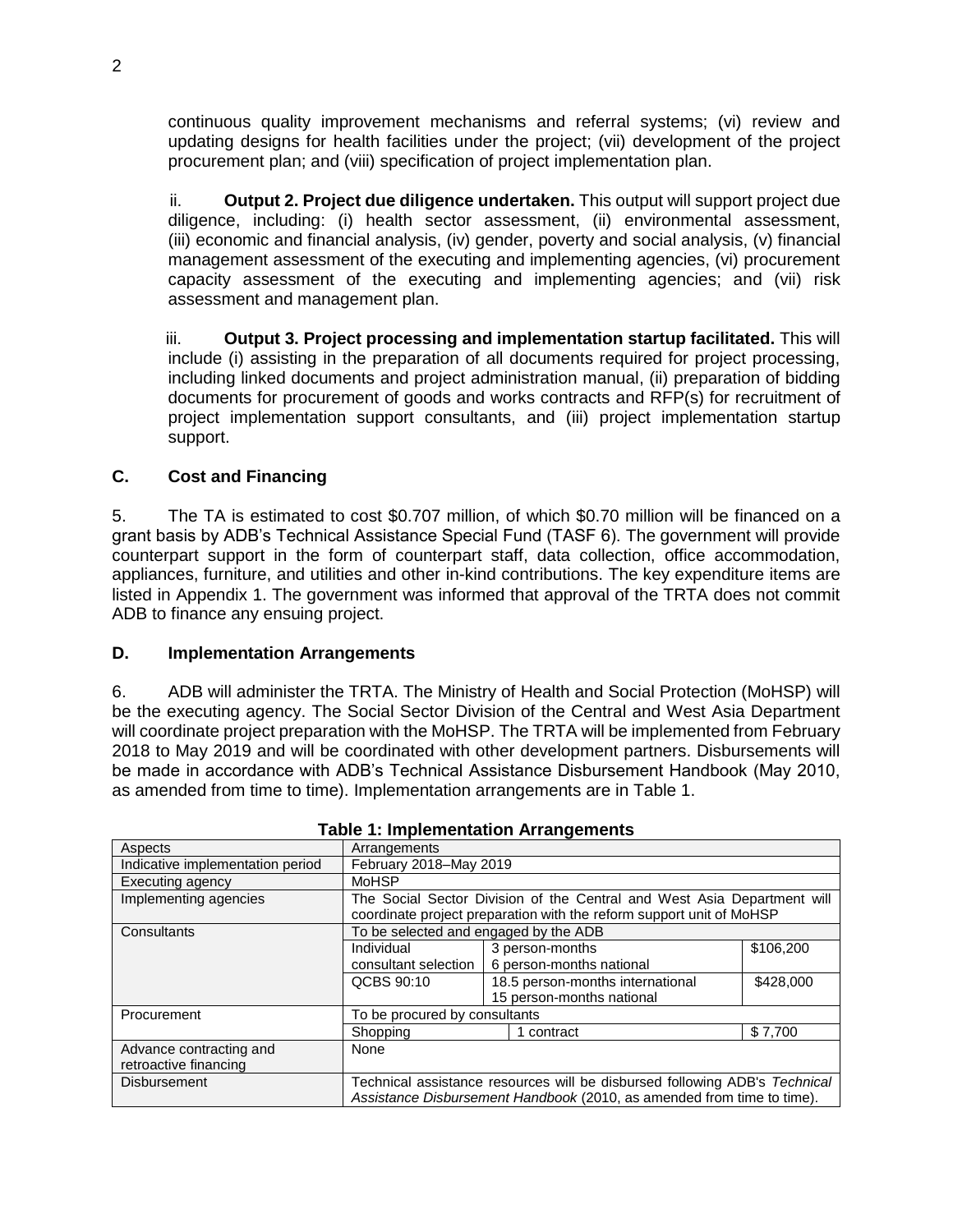| Aspects                    | Arrangements                                                      |
|----------------------------|-------------------------------------------------------------------|
| Asset turnover or disposal | TRTA equipment will be turned over to the EA upon TRTA completion |
| arrangement upon technical |                                                                   |
| assistance completion      |                                                                   |

 $\overline{ADB}$  = Asian Development Bank, EA = executing agency, MoHSP = Ministry of Health and Social Protection, QCBS = quality- and cost based selection, TRTA = transaction technical assistance. Source: Asian Development Bank.

7. **Consulting services. There will be two packages of consulting services: (i) two individual consultants (international and national) who will update the masterplan; and (ii) an international consulting firm to conduct project design, costing, and due diligence as soon as the masterplan is updated. Selection modality is according to Table 1.** Consultants will be engaged in accordance with ADB Procurement Policy (2017, as amended from time to time) and the associated project administration instructions/technical assistance staff instructions.<sup>4</sup>

#### **Positions Person-Months Required International** Facility masterplan and rationalization specialist Health financing and integrated care specialist, team leader Health facility design specialist Project financial specialist Procurement specialist Environment and safeguards specialist Facility management functional plan specialist Behavior change communication specialist **Total National** Rationalization and project start up specialist Procurement specialist Gender and social development specialist Environmental specialist Social safeguard specialist Total 3.0 6.0 2.0 3.0 2.0 1.5 2.0 2.0 **21.5** 6.0 6.0 4.0 3.0 2.0 **21.0 Total 42.5**

#### **Table 2: Summary of Consulting Services Requirement**

<sup>4</sup> Terms of Reference for Consultants (accessible from the list of linked documents in Appendix 2).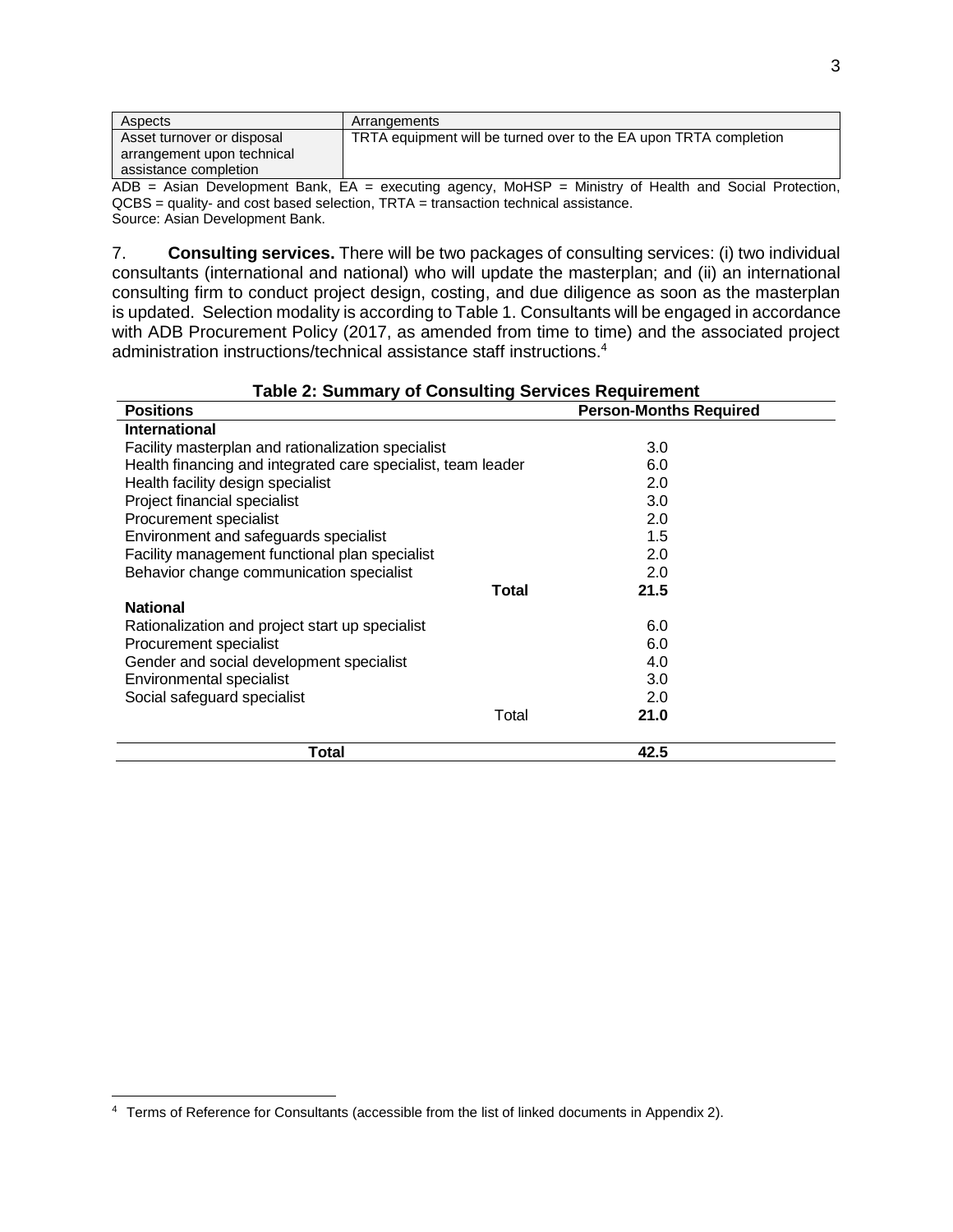# **COST ESTIMATES AND FINANCING PLAN**

(\$'000)

| <b>Item</b>                                                                                                              |                                                                                                                                          | <b>Total Cost</b> |  |  |  |  |
|--------------------------------------------------------------------------------------------------------------------------|------------------------------------------------------------------------------------------------------------------------------------------|-------------------|--|--|--|--|
|                                                                                                                          | Asian Development Bank <sup>a</sup>                                                                                                      |                   |  |  |  |  |
|                                                                                                                          | Consultants                                                                                                                              |                   |  |  |  |  |
|                                                                                                                          | Remuneration and per diem<br>a.                                                                                                          |                   |  |  |  |  |
|                                                                                                                          | International consultants (21.5 person-months)                                                                                           | 456.0             |  |  |  |  |
|                                                                                                                          | National consultants (21 person-months)<br>ii.                                                                                           | 104.2             |  |  |  |  |
|                                                                                                                          | International and local travel<br>b.                                                                                                     | 73.0              |  |  |  |  |
| 2.                                                                                                                       | Office equipment and furniture <sup>b</sup>                                                                                              | 7.7               |  |  |  |  |
| 3.                                                                                                                       | Workshops, training, seminars, and conferences <sup>c</sup>                                                                              | 5.0               |  |  |  |  |
| 4.                                                                                                                       | Contingencies                                                                                                                            | 54.1              |  |  |  |  |
|                                                                                                                          | Total                                                                                                                                    | 700.0             |  |  |  |  |
| Note: The transaction technical assistance is estimated to cost \$0.707 million which will be funded from the TA Special |                                                                                                                                          |                   |  |  |  |  |
|                                                                                                                          | $\Gamma$ und $(T \wedge C \Gamma \wedge$ is procented in the table above. The government will provide counterpart quapert in the form of |                   |  |  |  |  |

Fund (TASF-6) is presented in the table above. The government will provide counterpart support in the form of counterpart staff, data collection, office accommodation, appliances, furniture and utilities, and other in-kind contributions. The value of government contribution is estimated to account for about 10% of the total TA cost.

a Financed by the Asian Development Bank's Technical Assistance Special Fund (TASF-6).

b. Equipment and furniture will include the following: computers with standard software and modems, printers, photocopy machine, telecommunication equipment including facsimile machine, and other to ADB approval and done in accordance with ADB Procurement Policy (2017, as amended from time to time) and its associated project administration instructions and/or staff instructions.

c Includes rent of venue, cost of materials, refreshments, hiring of resource persons, honorarium, and other travel related cost, and other workshop related expenses.

Source: Asian Development Bank.